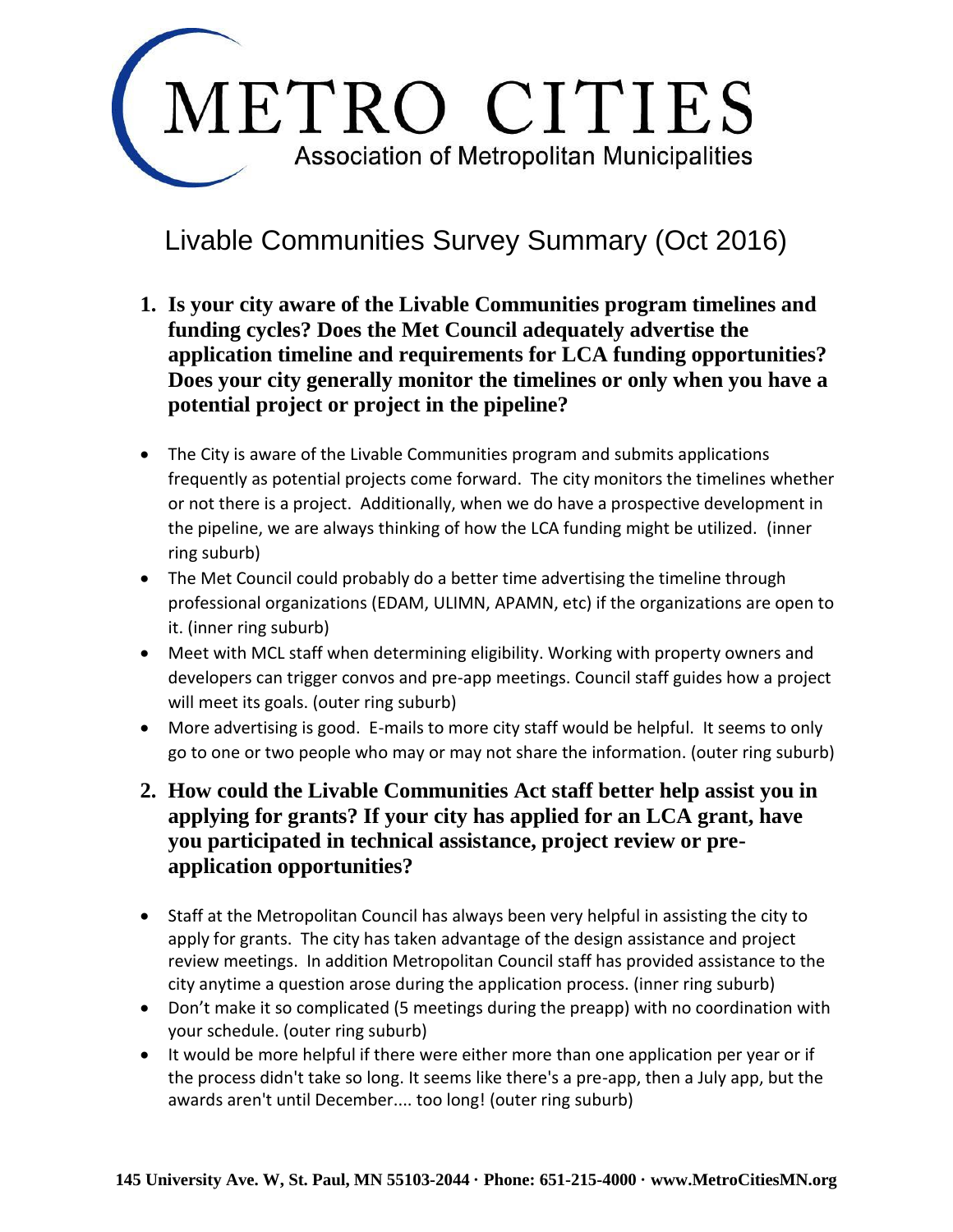- The part of the process that involved architectural review was a little intimidating. It felt like a peer review jury panel. While we had the developer's architect there to present and answer questions, I thought the process was a little over the top. (outer ring suburb)
- Meet with staff to discuss program details and provide packet of materials covering the basics of the program, contacts and other relevant information. (developing edge)
- On the front end, there could be more clarity regarding eligible and ineligible costs. This is particularly true of the LCDA vs LCDA-TOD grant products. (inner ring)
- **3. Is the Livable Communities Advisory Committee (LCAC) able to adequately review applications? Does the application process allow your city to tell its story and accurately convey the unique aspects of your project? Have you attended an LCAC meeting to observe its review process?**
- The application and process is very long, and the application itself is quite extensive. It seems like some aspects of the LCAC meetings could be condensed (there are a lot of meetings). While we understand the application is designed for scoring purposes, there are several areas where questions are repetitive. In addition there is not a place in the application to describe the project and what is being requested together in one location. It might be beneficial to combine some portions of the grant not only to simplify but to make it easier for the reviewers to find the information they need. The application also limits the response to each question (number of characters) which can be frustrating. We've had to get creative abbreviating words and using symbols to adequately respond to the question. The presentations are limited to 5 minutes which is insufficient to adequately present the project as a whole, the demonstration aspects of the project, and the positive impacts (catalyst) of the project. (inner ring suburb)
- You only have a certain amount of time and committee often acts as if they are the local planning commission. (outer ring suburb)
- I have heard that sometimes the LCAC suggests changes that fly in the face of local zoning ordinances. (inner ring)
- The process is lengthy, and the application itself is long. These factors are especially onerous for small and less affluent communities (perhaps offering more technical assistance would help with this imbalance). Several of the application questions seem repetitive. There's no place to discuss the overall project in the application. The character limit is very constraining and makes it difficult to tell your story. The fiveminute limit on presentations to the Advisory Committee makes it very difficult to cover all that they want you to cover, especially if you're from a community the committee members aren't familiar with. (inner ring suburb)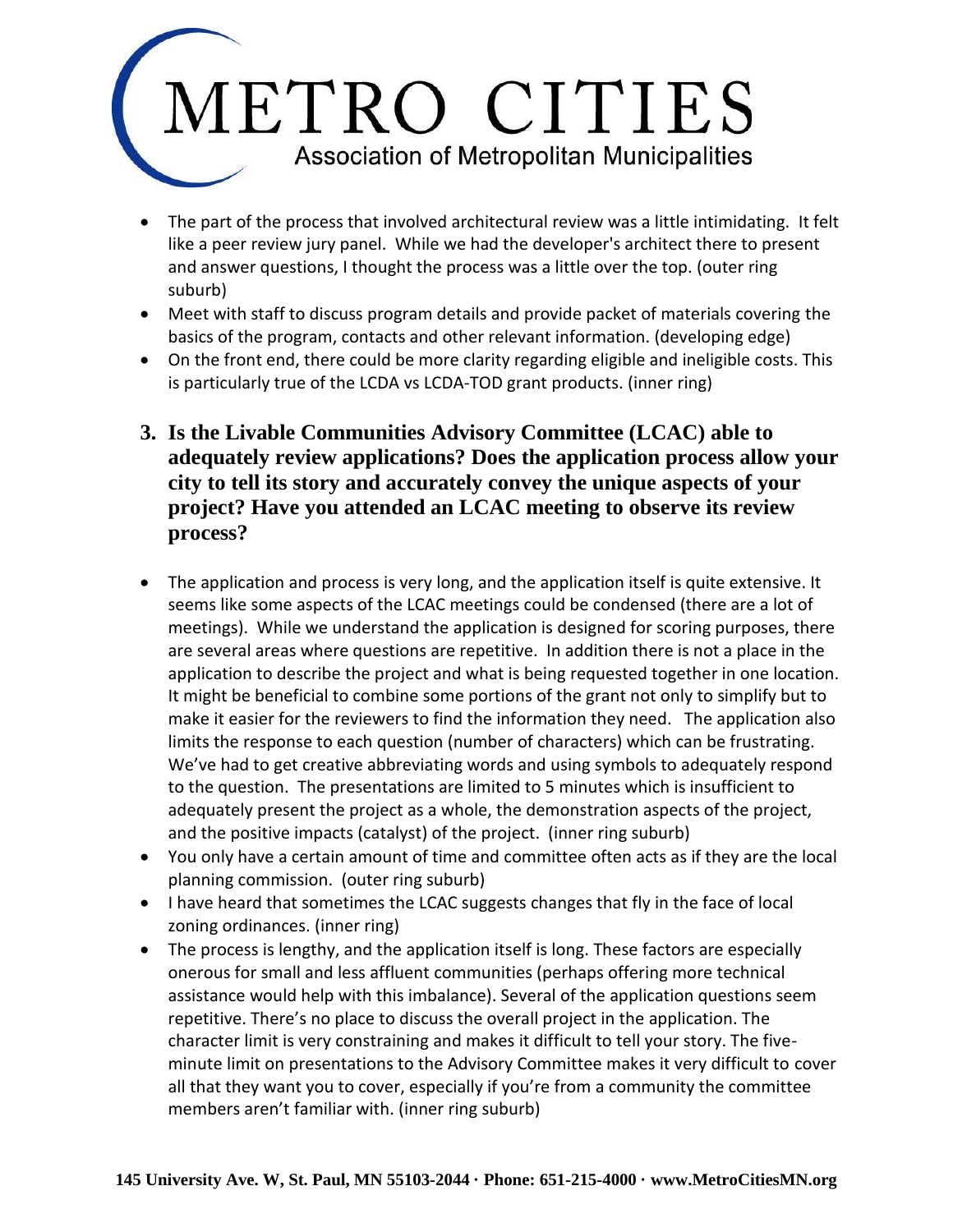• I thought the meeting and process was fine. Too formal, but I liked that everyone is given the same amount of time. (outer ring suburb)

#### **4. If you have applied for and not received an LCA grant, were the reasons clear? Did you reapply using feedback from the Met Council/LCAC?**

- The reasons for not receiving an LCA grant have typically been clearly explained. This is especially true for grantees who attend all the LCAC meetings. (inner ring suburb
- Inconsistent feedback (outer ring suburb)
- I think the reasons for approval don't always match up with application guidelines. If the grant funding only seeks affordable housing (by scoring them higher vs redevelopment) then the application should require that. (outer ring suburb)
- There is very little staff to staff communication around the LHIA program candidates, which is exacerbated by the fact that applications are submitted through the MHFA Super NOFA process, rather than a direct application to Met Council. (inner ring)
- **5. If you have not applied for a Livable Communities grant recently (since 2012), please list reasons why:**
	- **No developer has come in with a proposal for a project**
	- **No current City redevelopment or development initiative proposed**
	- **Other**
	- The best response is it requires a significant amount of staff time. There are a number of requirements and paperwork that needs to be completed and monitored. (inner ring)
	- No developer has come in with a proposal for a project (several responses)
- **6. Minnesota Statutes set broad guidelines for the Livable Communities Demonstration Account (LCDA), which funds development and redevelopment projects that link housing, jobs, services, and transit. Grants are available to fund basic public infrastructure and site assembly. Met Council guidelines call for innovative projects that help demonstrate better examples of mixed-use, mixed-income, equitable and integrated neighborhoods and communities.**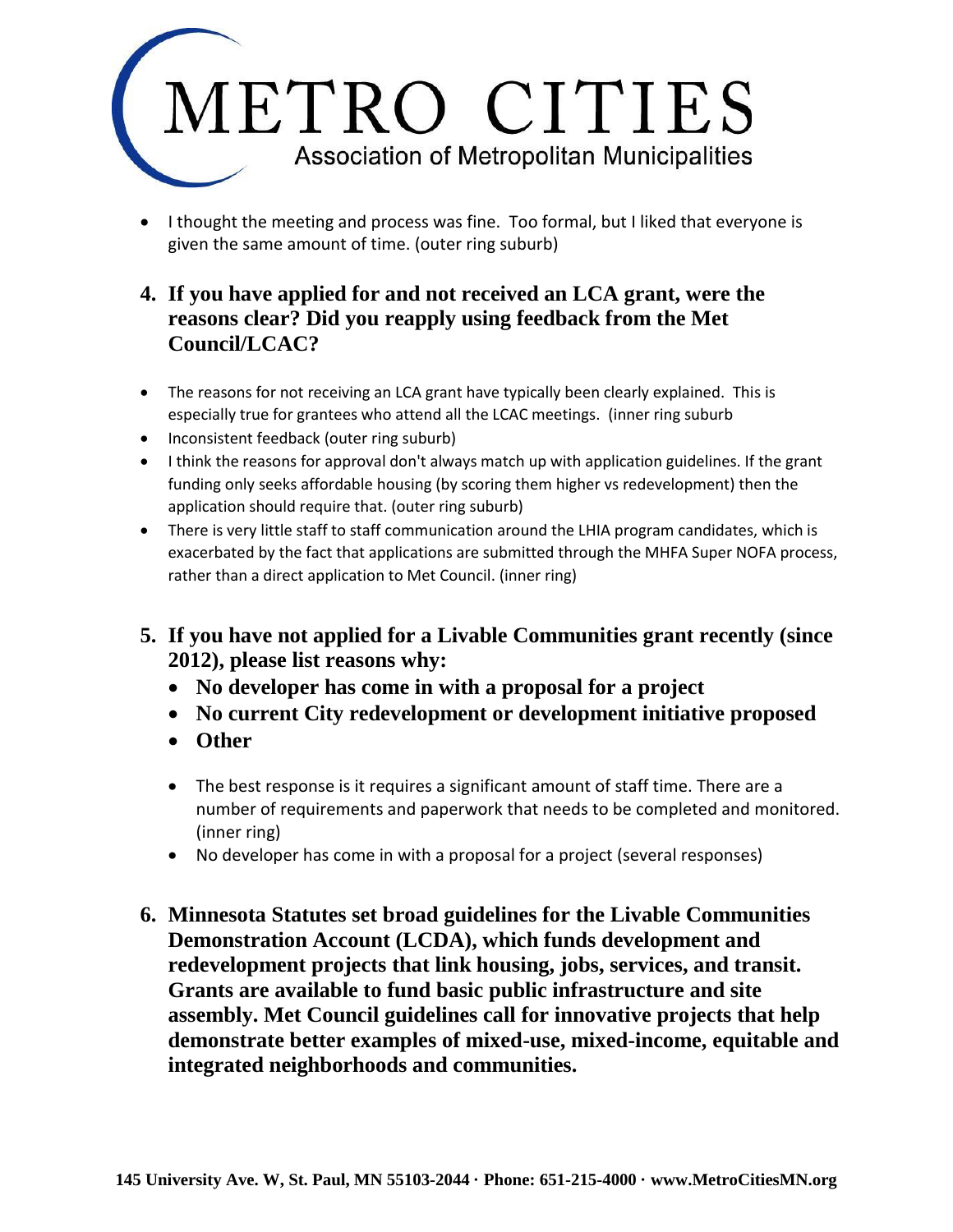**How does or how would your city identify projects that are innovative and have demonstration value? How can the Met Council best set expectations for LCDA applications? Where in the process can the Met Council be most helpful to cities?**

• We identify projects that are innovative/demonstrative by those that incorporate elements that go above and beyond the typical or standard project. They use new technology (i.e., innovative storm water treatment, consideration of future use, etc.), add sustainable elements, incorporate TOD elements, innovative/unique design, addresses the city's goals and policies.

Clearly explain and define the criteria and how it is prioritized so applicants understand fully what the Metropolitan Councils is looking for, and equally as important, what they are not looking for.

Upfront at the beginning of the process. Clearly express what is most important during that application process because it changes from year to year. Give concrete examples of the types of innovations they are looking for. (inner ring suburb)

- The city is always looking for quality development that links housing, jobs, services, and transit. Be available to meet when a development proposal comes forward. (inner ring suburb)
- Understand that suburbs are trying to transition and its evolution is slow. What is innovative in SLP is not necessarily going to work in a small town, even though it may be in the metro area. (outer ring suburb)
- Tough question. "Innovative" is a very subjective term but the best way to help Cities identify qualifying projects would be a best practices/past awards kind of thing (i believe they already do this). I think it's probably incumbent upon the cities to engage Met Council during planning processes, to identify whether the project should include elements that would make it a competitive LCDA app. (inner ring suburb)
- To me, the funds are important as a source or regional gap funds that other regions don't have... especially helpful for affordable housing. The problem with the "innovative" requirement is that affordable housing development already has a math problem to solve. Adding costs to make it innovative and then requesting grant funds seems a little too circular to me. (outer ring)
- We haven't developed a formal process. There should be some recognition that works in one setting, might not work in others. We have struggled to find interested developers for vertically integrated, mixed-use projects (housing over retail). We've had more success with mixed income projects. There really needs to be flexibility in the application of these criteria. It might work in one situation, but market forces make it more challenging. (outer ring suburb)
- Providing examples and showcasing projects that received awards is most helpful. (inner ring suburb)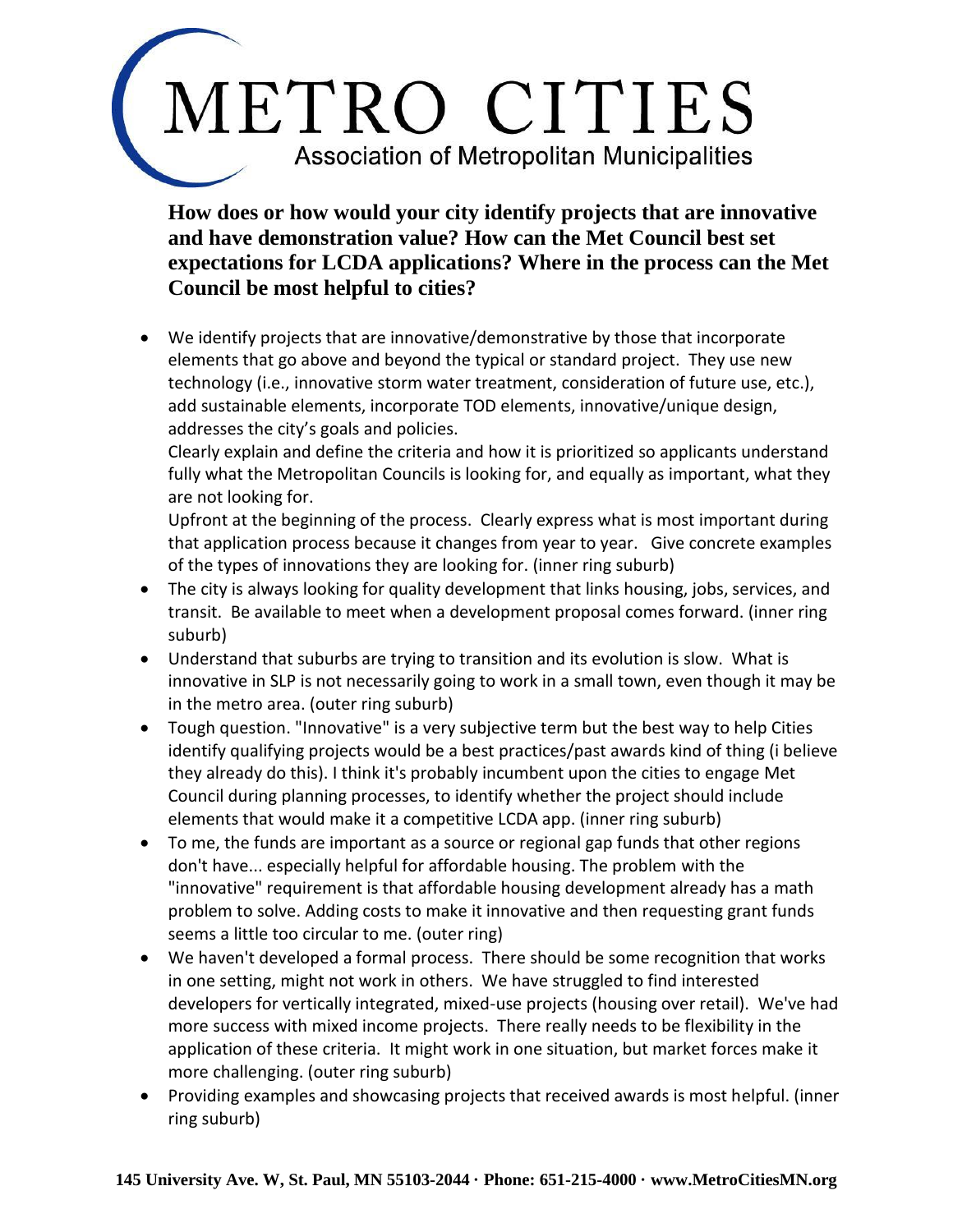- I do not believe that the LCDA programs funds innovative projects. The projects that have been funded are similar projects. The program does not fund projects that are innovative and they do not show other communities how to replicate the funded projects. This application review should look at innovation in the context of the community in which the project is based. Creative ways to involve partners, funding strategies and tools should be a stronger consideration. (developing edge)
- The fact that the grant won't pay for soft costs is especially challenging for projects in smaller and less affluent communities where the financing is tight (ie, how do soft costs get paid for?). (inner ring suburb)
- What is a "better mixed use". The examples and guidelines should be more clear on this. The suburbs differ greatly from inner cities on opportunities and development potential on any given site. Perhaps the program should be split from the beginning so inner city application are compared to each other and suburban applications are compared to each other with different criteria and points spread. What is innovative in one environment may not be in another. (outer ring suburb)
- **7. The Met Council's transit oriented development (TOD) grants aim to promote moderate to high density development projects located within walking distance of a major transit stop that typically include a mix of uses such as housing, jobs, restaurants, shops, and entertainment.**

#### **How does your city identify projects that could be considered transit oriented development? Are the Council's goals clearly outlined? Do the Council's TOD guidelines allow enough flexibility in this category?**

- This requirement assumes every place in the metro has reliable, recurrent and predictable transit. Understanding that this is only going to occur in a small number of places would just make it more genuine. (outer ring suburb)
- The guidelines could provide more flexibility and examples for outer ring suburbs and out-state cities. (inner ring suburb)
- We are comfortable with the TOD offerings and process. We have identified a few sites by working with Met Council staff- that is a very helpful and valuable resource for us. The challenge is that TOD grants will be looked at on a project by project basis, when in fact if you look at all of the area amenities and affordable housing, the larger redevelopment area meets Met Council objectives when while an individual project does not. Credit is not given for what is existing whether recently redeveloped or existing housing stock. Also- if the funding is weighted for affordable housing, then the application should just require it from the on-set if that is how the funding has been working out. Being flexible and allowing for a broad range of project types and fund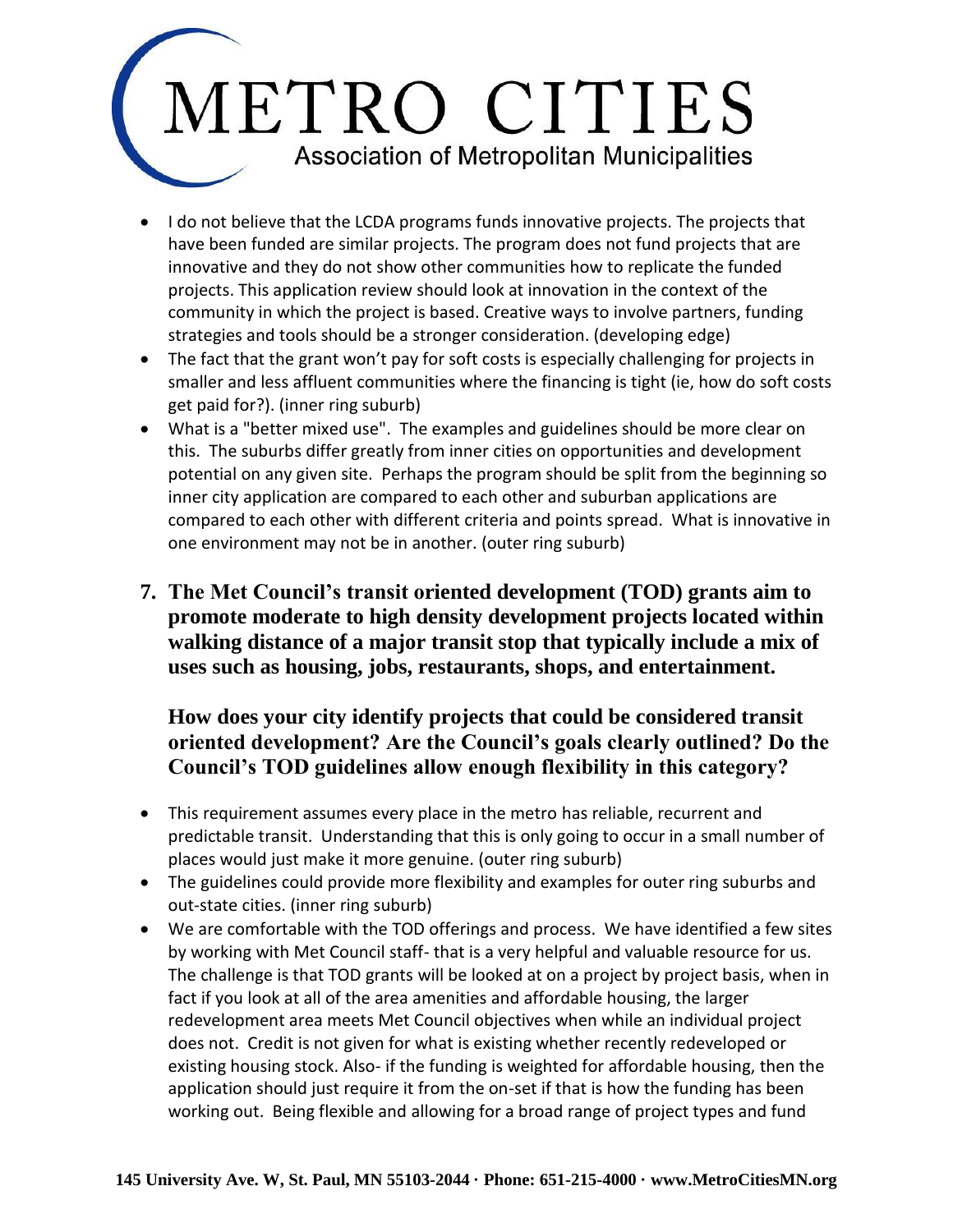uses should have a scoring system that gives weight to a range of factors to get a more broad outcome of project types. (outer ring suburb)

#### **8. Please provide any other thoughts, feedback, or suggestions on the LCA programs.**

- The TOD grant only allows 2 projects to be awarded per city. This should also be the limit on the number of applications that can be submitted per city. This would ensure the applications reflect the cities prioritizations.
- The LCA grant process is a long, rigorous process that may deter small and/or less-affluent cities, as well as outstate cities from applying due to limited staff, inexperience, and lack of funding to hire a consultant to assist. To encourage more suburbs, smaller/less affluent cities and outstate cities to apply, Met Council may want to consider condensing the application and/or process and then specifically marketing this grant to those groups, or providing some sort of grant writing assistance to qualifying communities.
- Another consideration is that less-affluent suburbs often struggle to get development projects off the ground due to large gaps in financing related to lower valuations. The LCA grants typically cover the costs of the innovative design feature, but do not cover soft costs such as architectural design and engineering. These projects are running so thin that it is often impossible for them to cover the soft costs. (inner ring suburb)
- With limited transit, it is difficult to obtain funds for projects. (outer ring suburb)
- The projects we contemplate bring high density market rate housing to our community which is my Met Council measures, 92.8% affordable already. Since the new housing will help achieve household growth projections, and we are already affordable, we should not be penalized because it is market-rate. (inner ring suburb)
- Not every city will meet the Met Council's goals based on its development. It may not have the density needed to access funds. There may be value in having an LCA account that's not as reliant on transit. Greenfield development should be able to access money. What funds work for them? Is this a new account? Innovation in one community may not work in other communities. (outer ring suburb)
- Having a developer ready is a big challenge. Often, the developer's timelines are different than the funding timelines. Or, a city may want to apply for funds for a project that would entice or create the opportunity for a developer to come forward. This is our biggest challenge and why we have not applied recently- having a project that has a developer at the ready has not usually worked for us. (outer ring)
- LCA grants are vitally important to our work. The LCDA and LCDA-TOD grants are tremendously challenging to administer properly. Expectations often do not match the reality of how redevelopment proceeds. LCDA funds are often awarded early in the process of a developer securing numerous funding sources for affordable housing projects. Met Council staff has become frustrated with the number and frequency of these changes, which are a normal part of